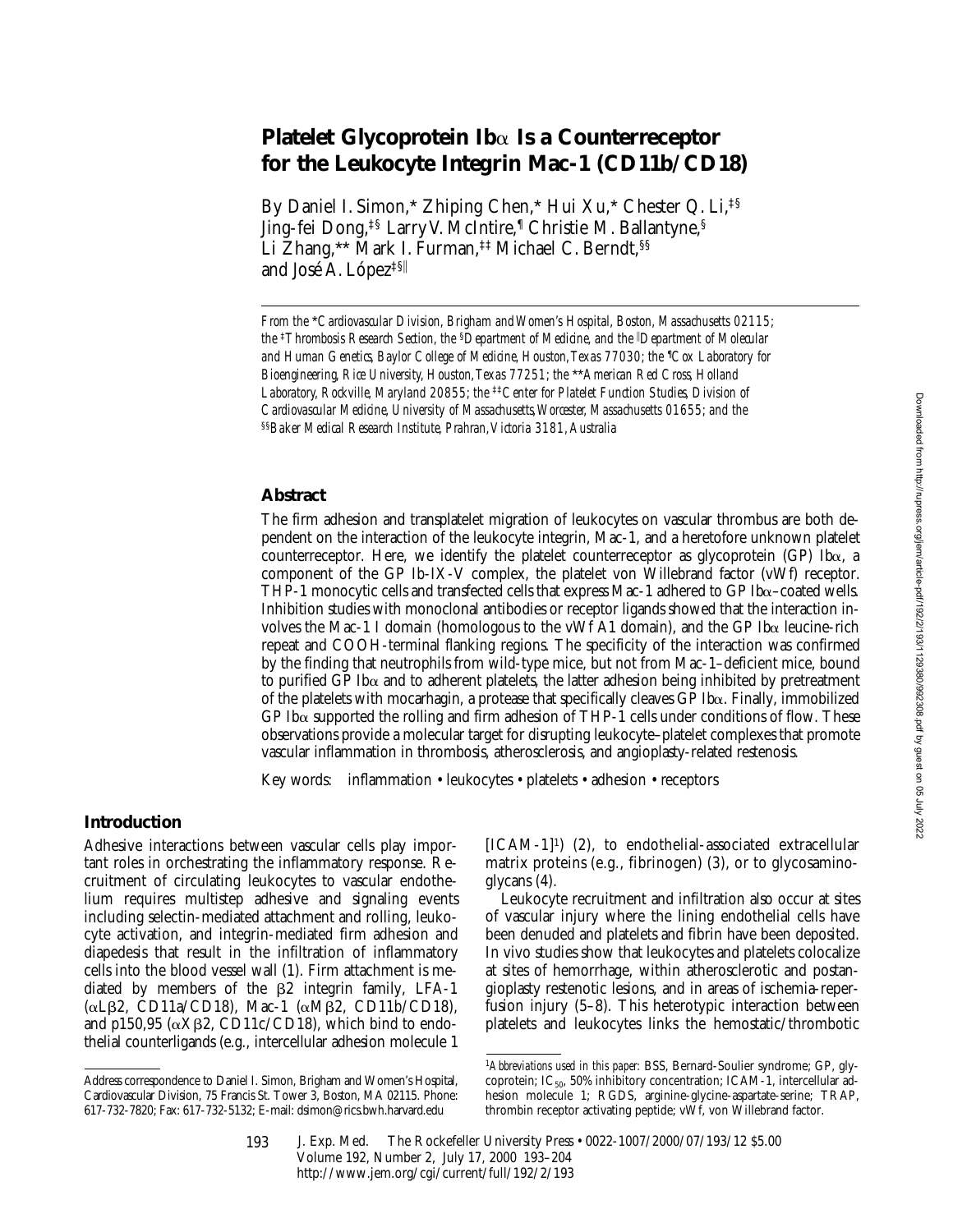and inflammatory responses (5). Although less well characterized, a similar sequential adhesion model of leukocyte attachment to and transmigration across surface-adherent platelets has been proposed (9–14). The initial tethering and rolling of leukocytes on platelet P-selectin (9, 10, 15) are followed by their firm adhesion and transplatelet migration, processes that are dependent on the leukocyte integrin, Mac-1 (12–14). In addition to promoting the accumulation of leukocytes at sites of platelet coverage within the vasculature, the binding of platelets to neutrophils influences key cellular effector responses by inducing neutrophil activation, upregulating expression of cell adhesion molecules (16), and generating signals that promote integrin activation (13), chemokine synthesis (17, 18), and the respiratory burst (16). Interestingly, both neutrophil–platelet and monocyte–platelet aggregates have been identified in the peripheral blood of patients with coronary artery disease (16, 19) and may be markers of disease activity (16).

Leukocyte Mac-1 binds endothelial cell adhesion molecules of the immunoglobulin superfamily, most prominently ICAM-1. This receptor is not found on platelets, although platelets express a related receptor, ICAM-2 (20). Nevertheless, Diacovo et al. (12) have shown that ICAM-2 blockade has no effect on the firm adhesion of neutrophils on monolayers of activated platelets under flow. Because activated Mac-1 binds fibrinogen, one possibility is that firm adhesion is mediated by Mac-1 binding to fibrinogen that has been immobilized on platelet glycoprotein (GP) IIb-IIIa  $(\alpha_{\text{IIb}}\beta_3)$ . Indeed, Weber and Springer (21) found that neutrophil adhesion to activated platelets under flow was partially blocked by an antibody against GP IIb-IIIa and that platelets from a patient with Glanzmann thrombasthenia (which lack GP IIb-IIIa) did not support neutrophil accumulation nearly as well as did wild-type platelets. Nevertheless, neither of these manipulations was successful in completely blocking neutrophil accumulation, even in conjunction with ICAM-2–blocking antibodies. Against a role for the Mac-1–fibrinogen–GP IIb-IIIa axis in neutrophil arrest, Ostrovsky et al. (22) found that neither arginine-glycine-aspartate-serine (RGDS) peptides nor the replacement of normal platelets with thrombasthenic platelets affected the accumulation of the leukocytes on platelets. Despite the differences in the two studies, both groups proposed the existence of another Mac-1 receptor on the platelet surface.

Evaluation of the structural features of integrins has provided us with insights into a candidate platelet counterreceptor for Mac-1. Integrins are heterodimeric proteins composed of one  $\alpha$  and one  $\beta$  subunit (23). A subset of integrin  $\alpha$  subunits, including CD11b of Mac-1, contains an inserted domain (I domain) of  $\sim$ 200 amino acids that is implicated in ligand binding (24–28) and is strikingly similar to the A domains of von Willebrand factor (vWf) (29– 31), one of which, A1, mediates the interaction of vWf with its platelet receptor, the GP Ib-IX-V complex. Through this interaction, platelets are able to adhere to regions of vascular injury in a process entirely analogous to the interaction between leukocytes and activated endothelium. Platelets recognize vWf in the subendothelium, and roll along the region until they become activated and adhere firmly through GP IIb-IIIa (32).

One interesting aspect of the GP Ib-IX-V–vWf interaction is that both platelets and vWf circulate freely in blood, but do not interact unless vWf is immobilized on the subendothelium or in the presence of very high shear stresses (such as might be found at sites of arterial stenosis). Under static conditions in vitro, the interaction requires the presence of modulators: botrocetin, a snake venom protein, or ristocetin, a peptide antibiotic from the soil bacterium *Nocardia lurida* (33). The modulators induce conformational changes in vWf (and possibly also in GP Ib $\alpha$ , in the case of ristocetin) that enable the interaction.

The GP Ib-IX-V complex comprises four phylogenetically related polypeptides, GP Ib $\alpha$ , GP Ib $\beta$ , GP IX, and  $GP^{v}V$ , of which only  $GP$  Ib $\alpha$  has been shown to bind ligands (34). The ligand-binding domain of this polypeptide resides within the  $NH<sub>2</sub>$ -terminal 300 amino acids, a region containing seven 24–amino acid leucine-rich repeats, which assign this polypeptide to a large protein superfamily with similar motifs. This region is held above the platelet membrane by a heavily *O*-glycosylated mucin-like region called the macroglycopeptide. Following a single transmembrane domain, a cytoplasmic domain of  $\sim$ 100 amino acids mediates association of the entire complex with the cytoskeleton and with signaling proteins (33).

Because of the similarity of the vWf A1 domain and the  $\alpha$ M I domain, we hypothesized that GP Ib $\alpha$  might also be able to bind Mac-1. Here, we report that GP Ib $\alpha$  is a constitutively expressed counterreceptor for Mac-1.

#### **Materials and Methods**

*Materials.* Human fibrinogen depleted of plasminogen, vWf, and fibronectin were purchased from Enzyme Research Laboratories. Porcine heparin (10,000 U/ml) was obtained from Elkins-Sinn, Inc. TGF- $\beta$ 1 was from Collaborative Research, Inc., and 1,25-(OH)<sub>2</sub> vitamin  $D_3$  was from Calbiochem. The snake venom metalloprotease, mocarhagin, was purified as described previously (35). Glycocalicin was purified by a minor modification of the method of Canfield et al. (36) by successive chromatography on wheat germ lectin Sepharose 6MB (Amersham Pharmacia Biotech) and jacalin agarose (Pierce Chemical Co.) (Fig. 1). A 39/ 34-kD dispase fragment of vWf encompassing the A1 domain (Leu480–Gly718) was purified as described previously (37). Peptide P2, corresponding to amino acid residues 377–395 in the  $\gamma$ chain of fibrinogen, which binds to the I domain of Mac-1 and blocks fibrinogen binding (38), was obtained from the W.M. Keck Biotechnology Resource Center (Yale University, New Haven, CT).  $2', 7'$ -bis-(2-carboxyethyl)-5-(and-6)-carboxyfluorescein, acetoxymethyl ester (BCECF AM) was purchased from Molecular Probes.

CD11/CD18 mAbs used included the following: LPM19c, directed to the  $\alpha$ M subunit of human Mac-1 (CD11b) and capable of blocking fibrinogen, ICAM-1, and C3bi binding (a gift of Dr. Karen Pulford, John Radcliffe Hospital, Oxford, UK) (24); M1/ 70, directed to the  $\alpha$ M subunit of mouse Mac-1 (CD11b), with broad ligand blocking properties (39; American Type Culture Collection); TS1/22, directed to the  $\alpha$ L subunit of LFA-1 (CD11a) and capable of blocking ICAM binding (provided by Dr.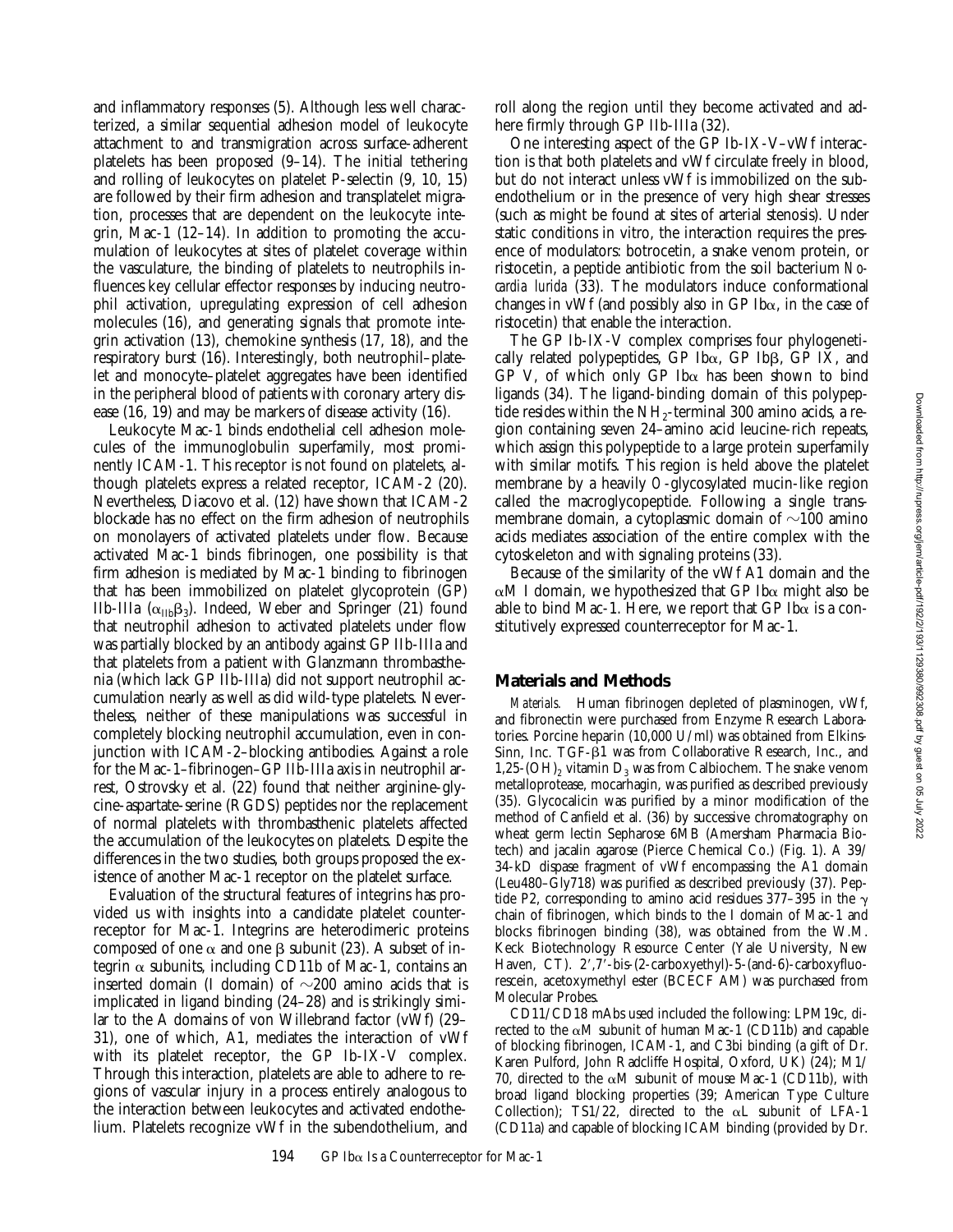

**Figure 1.** Purified glycocalicin. Purified glycocalicin from human platelets was subjected to SDS and 7.5% PAGE and stained with Coomassie brilliant blue.

Lloyd Klickstein, Brigham and Women's Hospital); and IB4, directed to the common  $\beta$ 2 subunit (CD18; provided by Dr. Lloyd Klickstein). The stimulating CD18 mAb KIM 127 was a gift of Dr. Martyn Robinson (Celltech Ltd., Slough, England) (40).

The GP Iba mAbs used were: AK2, AP1, VM16d, SZ2, and WM23. All but WM23 bind within the GP Ib $\alpha$  ligand-binding region, within the first 282 amino acids at the GP Ib $\alpha$  NH<sub>2</sub> terminus. AK2 blocks vWf binding induced by both ristocetin and botrocetin and binds within the first leucine-rich repeat (amino acid residues 36–59). AP1 (provided by Dr. Dermot Kenny, Beaumont Hospital, The Royal College of Surgeons, Dublin, Ireland) also blocks both ristocetin- and botrocetin-induced vWf binding (epitope 201–268); VM16d (gift of Dr. Alexey Mazurov, Russian Ministry of Health, Moscow, Russia) only blocks botrocetin-induced vWf binding (epitope 201–268), as does SZ2 (epitope 269–282) (41). WM23 binds within the GP Ib $\alpha$  macroglycopeptide and does not interfere with the binding of any GP Ib $\alpha$  ligands (42). The polyclonal GP Ib $\alpha$  antibody was prepared in rabbits immunized with glycocalicin (the soluble extracellular region of GP Ib $\alpha$ ) and affinity-purified over a glycocalicin Affigel 10/15 column (43).

7E3 and 10E5 (44), murine mAbs to GP IIb and/or IIIa that block platelet fibrinogen binding, were provided by Dr. Barry S. Coller (Mt. Sinai Medical Center, New York, NY). Y2/51 (Dako) is directed against CD61 (GP IIIa) and was purchased conjugated to FITC. TUK4 (Dako) is directed against CD14 on the monocyte surface and was purchased conjugated to PE. Y2/ 51 and TUK4 are IgG murine antibodies. Murine IgG-FITC (Dako) was used as a nonspecific isotype control. All mAbs were purified unless otherwise indicated.

*Cell Lines and Culture Conditions.* THP-1 monocytic cells (American Type Culture Collection) were maintained in RPMI 1640 supplemented with 10% fetal bovine serum, 2 mM glutamine, 25 mM Hepes, penicillin, and streptomycin. Differentiation of THP-1 cells  $(10^6/\text{ml})$ , which is accompanied by increased expression of Mac-1, was induced by treatment with 1 ng/ml TGF- $\beta$ 1 and 50 nM 1,25-(OH)<sub>2</sub> vitamin D<sub>3</sub> (TGF- $\beta$ /vit D3) for 24 h (45). Nontransfected 293 cells (American Type Culture Collection) were maintained in DMEM/F12 supplemented with 10% fetal bovine serum, 25 mM Hepes, penicillin, and streptomycin; 293 cells expressing human LFA-1, Mac-1, or a chimeric LFA-1 receptor that contained the I domain of Mac-1 (i.e., LFA-1  $[I\alpha M]$ -transfected 293 cells), established as described previously (46–48), were maintained in similar media containing G418.

*Preparation of Neutrophils and Platelets.* Mac-1–deficient (Mac- $1^{-/-}$ ) mice, generated as described previously (49), were backcrossed for  $>12$  generations onto the C57BL/J6 strain. Murine neutrophils were harvested from the peritoneal cavity of wildtype C57BL/J6 (Mac-1<sup>+/+</sup>) or Mac-1<sup>-/-</sup> mice by lavage with 10 ml RPMI 4 h after the intraperitoneal injection of 1 ml sterile 3% thioglycollate broth. Isolated neutrophils were resuspended in RPMI containing low-endotoxin BSA (0.5%). Cytospin preparations stained with Giemsa revealed that  $>90\%$  of the cells were neutrophils. Cell viability  $(>95%)$  was assessed in all cases using trypan blue exclusion.

Venous blood was obtained from volunteers who had not consumed aspirin or other nonsteroidal antiinflammatory drugs for at least 10 d, and was anticoagulated with 13 mM trisodium citrate. Platelet-rich plasma was prepared by centrifugation at 150 *g* for 10 min. Gel-filtered platelets were obtained by passage of platelet-rich plasma over a Sepharose 2B column in calcium-free Tyrode's Hepes buffer, as described previously (50). Platelet counts were measured using a Coulter counter (model ZM) and adjusted to  $150,000/\mu l$  by the addition of buffer.

*Adhesion Assays.* Adherent cells were assayed by colorimetry (45, 51) or by loading THP-1 or 293 cells and thioglycollate-elicited murine neutrophils with BCECF AM  $(1 \mu M)$  according to the manufacturer's protocol. Cells (105/well) were placed in 96 well microtiter plates coated with purified GP Ib $\alpha$  (10  $\mu$ g/ml) or fibrinogen (10  $\mu$ g/ml) and blocked with gelatin (0.2%). Adhesion was stimulated with PMA (17 ng/ml) or the  $\beta$ 2-stimulating mAb KIM 127 (5  $\mu$ g/ml). Plates were washed with 0.9% NaCl (three to five times), adherent cells were fixed in methanol for 15 min and stained with Giemsa, and adhesion was quantified by measuring absorbance at 540 nm. Alternatively, adhesion was quantified by measuring the fluorescence of BCECF AM–loaded cells using a Cytofluor II fluorescence multiwell microplate reader (PerSeptive Biosystems). The effect of anti-CD11/CD18 mAbs or soluble Mac-1 ligands (i.e, fibrinogen, heparin) on adhesion was assessed by preincubating cells with the indicated mAb  $(10 \mu g/ml)$ or ligand for 15 min at 37 $^{\circ}$ C; the effect of anti-GP Ib $\alpha$  mAbs on adhesion was investigated by incubating the indicated mAb (10  $\mu$ g/ml) with GP Ib $\alpha$ –coated wells for 30 min at 37°C before the addition of cells. Data are expressed as percent inhibition of maximum adherent responses of respective sets of treatment.

In the case of 293 cell adhesion experiments, low passage (1 to 3) human saphenous vein endothelial cells (provided by Dr. Peter Libby, Brigham and Women's Hospital) were grown to confluence in 96-well microtiter wells and stimulated with TNF- $\alpha$  (10 ng/ml) for 4 h to upregulate ICAM-1 expression (52). 293 cells were loaded with BCECF AM for 45 min at  $37^{\circ}$ C, washed, and stimulated with KIM 127 (5  $\mu$ g/ml) before adding to endothelial cell monolayers.

*Purified I Domain Binding Experiments.* High-binding microtiter plates (MaxiSorp; Nunc) were coated with purified I domain (10  $\mu$ g/ml), obtained as described previously (38), in Tris-buffered saline (TBS), pH 7.4, and then blocked with buffer containing 0.5% gelatin. Biotinylated glycocalicin  $(0-50 \mu g/ml)$  was added to each well in TBS containing 1 mM CaCl<sub>2</sub> and MgCl<sub>2</sub> and 0.5% gelatin, and plates were incubated for 60 min at  $25^{\circ}$ C. After washing, bound glycocalicin was quantified with avidin peroxidase. Specific binding was determined by subtracting binding to wells coated with gelatin alone and accounted for up to 40% of the total binding.

*Neutrophil Adhesion to Surface-adherent Platelets.* Neutrophil adhesion to surface-adherent platelets was investigated as described previously (12). Gel-filtered human platelets ( $\sim$ 1.5  $\times$ 107) were added to 96-well microtiter plates coated overnight with 0.2% gelatin. After 45 min at  $37^{\circ}$ C, unbound platelets were removed by washing. Neutrophils  $(1.5 \times 10^5)$  were loaded with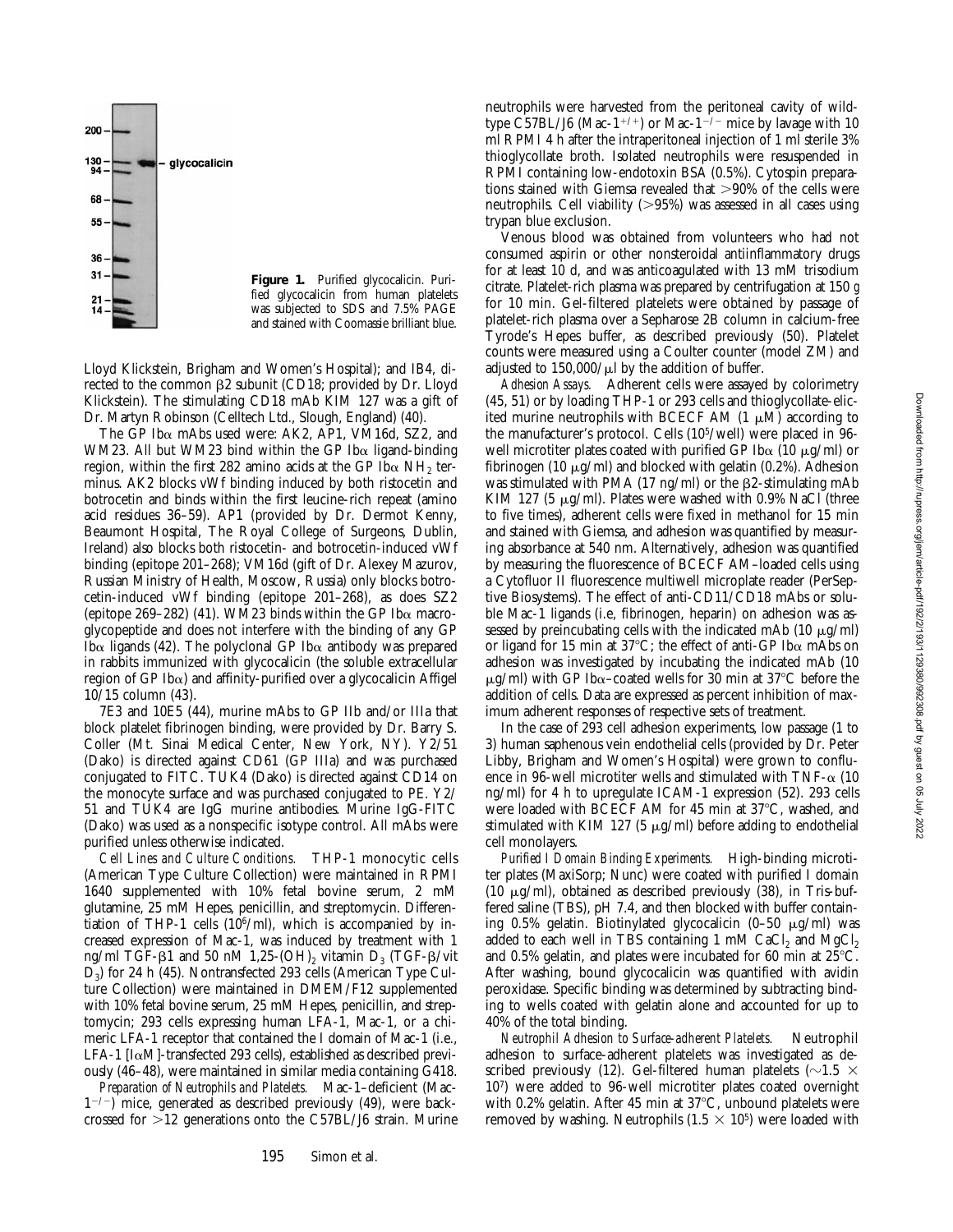$1 \mu M$  BCECF AM, washed twice, and then added to each well for 60 min at 37 $^{\circ}$ C in 5% CO<sub>2</sub>. After washing, neutrophil adhesion was quantified as the percentage of total cells adherent by measuring the fluorescence of BCECF AM–loaded cells using a Cytofluor II fluorescence multiwell microplate reader (PerSeptive Biosystems). Fluorescence of input neutrophils before washing served as a measure of total cell number. The effect of mAbs on neutrophil adhesion to platelets was assessed as described above for purified GP Ib $\alpha$ ; the effect of the snake venom metalloprotease, mocarhagin, which cleaves GP Ib $\alpha$  at peptide bond 282–283 (35), on leukocyte adhesion to platelets was examined by preincubating surface-adherent platelets with mocarhagin for 30 min at  $37^{\circ}$ C. Data are expressed as percent inhibition of maximum adherent responses of respective sets of treatment.

*Whole Blood Detection of Platelet–Leukocyte Aggregates.* Leukocyte–platelet aggregates were measured by two-color flow cytometry in a FACSCalibur™ flow cytometer (Becton Dickinson) by slight modifications of methods described previously (19). Peripheral blood was drawn from a healthy volunteer or, as indicated, from a patient with Bernard-Soulier syndrome (BSS) (53) who had not ingested aspirin or other antiplatelet drugs during the previous 10 d. The first 2 ml of drawn blood was discarded. Blood was then drawn into a 3.2% sodium citrate Vacutainer (Becton Dickinson). The sample was diluted 1:1 with modified Tyrode's Hepes buffer, pH 7.4, and then immediately incubated at 22 $\degree$ C for 10 min with either (a) buffer alone; (b) 0.5  $\mu$ M ADP (Biodata); or (c) 5  $\mu$ M thrombin receptor activating peptide (TRAP; 14-mer; Calbiochem) and saturating concentrations of Y2/51-FITC and TUK4-PE. The samples were then fixed at  $22^{\circ}$ C for 10 min to a final concentration of 1% formalin (Polysciences, Inc.) and  $1.5 \times$  HBSS concentrate (GIBCO BRL). The samples were then diluted with 500  $\mu$ l of distilled H<sub>2</sub>O, vortexed, and incubated at  $22^{\circ}$ C for 10 min to lyse the red blood cells. Monocytes and neutrophils were identified by CD14-PE positivity and their characteristic light scatter.

*THP-1 Adhesion to Glycocalicin under Flow.* The interaction of TGF- $\beta$ 1/vit D<sub>3</sub>-stimulated THP-1 cells with immobilized glycocalicin was examined using a parallel-plate flow chamber system, which has been described previously (54). Glass coverslips, which form the bottom of the chamber, were coated with purified glycocalicin (100  $\mu$ g/ml) by immersing them in the glycocalicin solution for 3 h at  $37^{\circ}$ C. Residual nonspecific binding sites were then blocked with 3% BSA for 30 min. The chamber was then assembled and mounted onto an inverted-stage microscope (DIAPHOT-TMD; Nikon) equipped with a silicon-intensified target video camera (model C2400; Hammatus) connected to a video cassette recorder. Cells were suspended in culture medium and the suspension was brought to room temperature. 1 ml of the cell suspension (106 cells/ml) was then injected into the chamber and incubated for 1 min. The cells were allowed to settle onto the glycocalicin substrate for 1 min; the chamber was then perfused with the PBS at a flow rate calculated to generate fluid shear stress of 2 dyn/cm<sup>2</sup>. The attachment and rolling of cells in a single-view field were recorded in real time for 3 min, and the video data were then analyzed using imaging software (IC-300 Modular Image Processing Workstation; Inovision Corp.) to calculate the rolling velocities. The rolling events scored were ligand specific as confirmed in parallel determinations on control substrates coated with heat-stable antigen (HSA). In the study to inhibit glycocalicin, the coverslip was incubated with the GP Ib $\alpha$  mAb VM16d (25  $\mu$ g/ml) for 30 min at room temperature and washed before assembly of the chamber. To test the effect of Mac-1 inhibition, the THP-1 cells were incubated

with LMP19c (25  $\mu$ g/ml) for 30 min at room temperature before injection into the chamber. Rolling cells were those observed to be moving in the direction of flow while maintaining constant contact with the glycocalicin substrate.

*Statistics.* All data are presented as the mean  $\pm$  SD. Groups were compared using the nonpaired  $t$  test.  $P$  values  $< 0.05$  were considered significant.

#### **Results**

*Mac-1–expressing Cells Bind to GP Ib*a*.* Given the homology between the receptor-binding vWf A1 domain and the Mac-1 I domain, we hypothesized that Mac-1 would bind the platelet GP Ib-IX-V complex. To assess this potential interaction, we assayed the adhesion of Mac-1–bearing cells to purified glycocalicin, the soluble extracellular domain of GP Ib $\alpha$ . We have previously shown that stimulation of THP-1 monocytic cells (which constitutively ex-



**Figure 2.** THP-1 cell adhesion to GP Iba is Mac-1 dependent. Cytokine-treated THP-1 cells were added to glycocalicin (GP Ib $\alpha$ )–coated and gelatin-blocked wells. Adhesion was promoted by the addition of the stimulating mAb KIM 127 (5  $\mu$ g/ml). The effect of anti-CD18 (IB4), anti-CD11a (TS1/22), and anti-CD11b (LPM19c) mAbs on adhesion was assessed as described in Materials and Methods. After washing, (A) adherent cells were stained with Giemsa and (B) adhesion was quantified by measuring the fluorescence of BCECF AM–loaded THP-1 cells. Triplicate determination (mean  $\pm$  SD) representative of three to five separate experiments.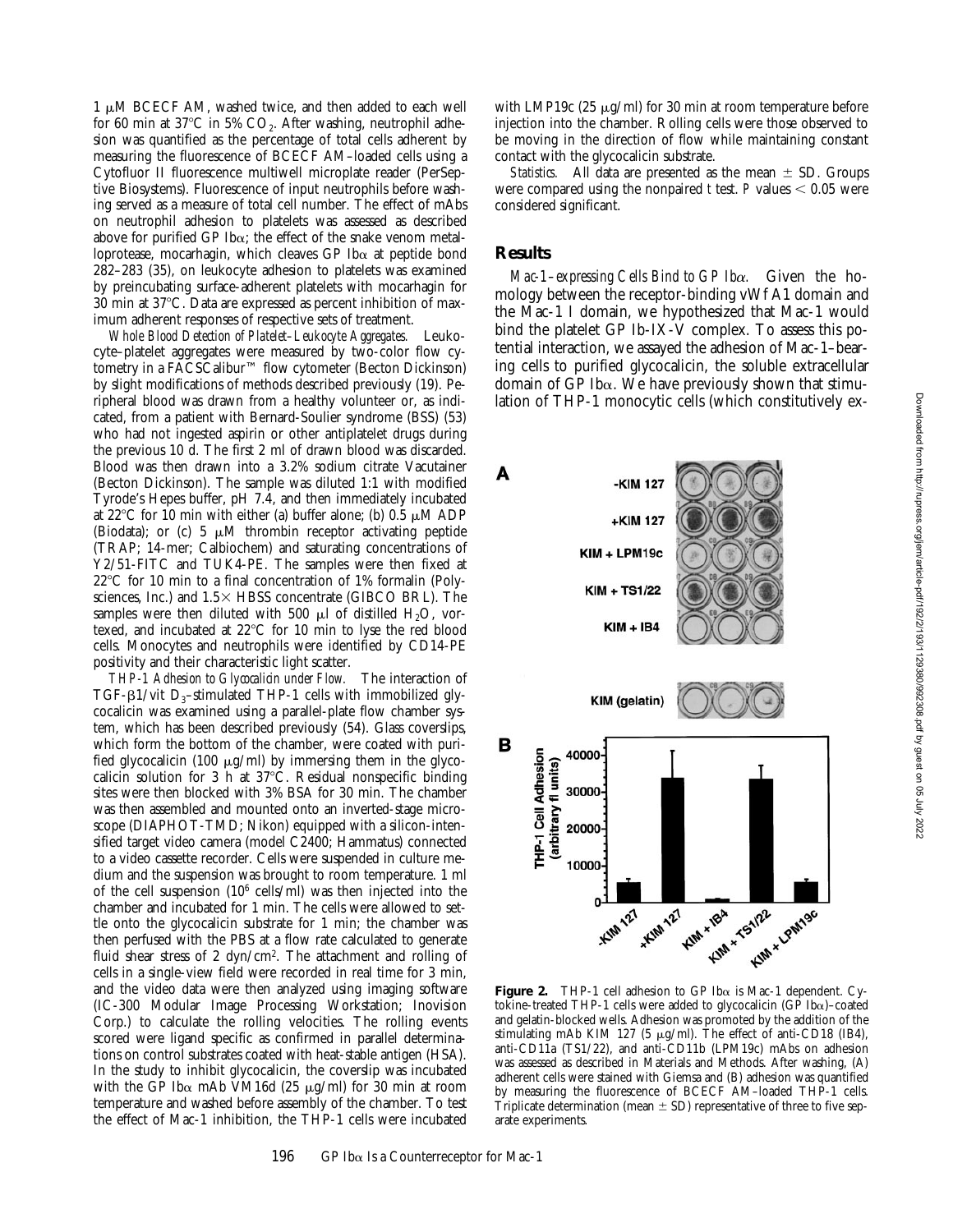press Mac-1) with TGF- $\beta$ 1 and 1,25-(OH)<sub>2</sub> vitamin D<sub>3</sub> increases Mac-1 surface expression  $\sim$ 2.0-fold (45). When cytokine-treated THP-1 cells were stimulated with either phorbol ester (PMA) or KIM 127, an mAb to CD18 that induces a change in the conformation of CD18 and promotes both LFA-1– and Mac-1–dependent adhesion (40), they adhered robustly to wells coated with GP Ib $\alpha$  and blocked with gelatin, but not to wells coated with gelatin alone (Fig. 2). Adhesion of the cells to GP Ib $\alpha$  was inhibited by IB4, an anti-CD18 mAb that blocks both LFA-1– and Mac-1–dependent functions, indicating that adhesion is CD18 dependent (Fig. 2, and Table I). THP-1 cell adhesion to GP Ib $\alpha$  was also completely blocked by LPM19c, an mAb that binds to the I domain of the  $\alpha$ M subunit of Mac-1 (CD11b) and blocks the binding of fibrinogen,

**Table I.** *Summary of Inhibition of KIM 127–stimulated THP-1 Adhesion to GP Ib*a *by Antibodies or Soluble Ligands*

| Antibody or ligand                | Receptor (epitope)           | Percent<br>inhibition |
|-----------------------------------|------------------------------|-----------------------|
| IB4                               | Anti-CD18                    | $99 \pm 1^*$          |
| TS1/22                            | Anti-CD11a (I domain)        | $10 \pm 13$           |
| LPM19c                            | Anti-CD11b (I domain)        | $92 \pm 12^*$         |
| Polyclonal                        | Anti-GP Ib $\alpha$          | $80 \pm 17$ *         |
| Polyclonal                        | Rabbit IgG control           | $16 \pm 20$           |
| VM16d                             | Anti-GP Ib $\alpha$          |                       |
|                                   | (aa residues $201-268$ )     | $83 \pm 16^*$         |
| AP1                               | Anti-GP Ib $\alpha$          |                       |
|                                   | (aa residues $201-268$ )     | $86 \pm 10^{*}$       |
| AK2                               | Anti-GP Ib $\alpha$          |                       |
|                                   | (aa residues 36–59)          | $16 \pm 6$            |
| SZ2                               | Anti-GP Ibα (sulfated        |                       |
|                                   | tyrosine residues 269-282)   | $8 \pm 6$             |
| <b>WM23</b>                       | Anti-GP Ib $\alpha$          |                       |
|                                   | (macroglycopeptide)          | $11 \pm 5$            |
| 7E3                               | Anti-GP IIb-IIIa,            |                       |
|                                   | $-\alpha v\beta$ 3, $-Mac-1$ | $16 \pm 8$            |
| 10E5                              | Anti-GP IIb-IIIa             | $18 \pm 6$            |
| Fibrinogen (2 $\mu$ M)            | $Mac-1$                      | $99 \pm 1$ *          |
| P2 $\gamma$ 377-395 (10 µM) Mac-1 |                              | $\theta$              |
| Heparin (200 U/ml)                | $Mac-1$                      | $93 \pm 9^*$          |
| vWF A1 $(20 \mu g/ml)$            | $GP$ Ib $\alpha$             | $83 \pm 13^*$         |

The adhesion of cytokine-treated THP-1 cells to glycocalicin (GP Ib $\alpha$ )coated microtiter wells was stimulated by the addition of KIM 127 (5  $\mu$ g/ml) in the presence and absence of antibodies directed to or soluble ligands of Mac-1 and GP Iba. Polyclonal antibodies were added at 20  $\mu$ g/ml and purified mAbs at 10  $\mu$ g/ml as described in Materials and Methods. Soluble ligand concentrations are indicated. CD11/CD18 mAbs included IB4, TS1/22, and LPM19c; GP Ib $\alpha$  mAbs used were AK2, AP1, VM16d, SZ2, and WM23. Data are expressed as percent inhibition of maximal KIM-stimulated adhesion by the antibodies or soluble ligands (mean  $\pm$  SD,  $n = 3-5$ ). aa, amino acids.  $*P < 0.01$ .

C3bi, and ICAM (24). In contrast, the anti–LFA-1 mAb TS1/22 had no effect on adhesion. Similar results were obtained with integrin mAbs whether THP-1 cell adhesion was stimulated with KIM 127 or PMA, ruling out the possibility that the mAbs inhibited adhesion by interfering with the binding of KIM 127 to CD18.

To confirm that Mac-1 mediates the adhesion of THP-1 cells to GP Ib $\alpha$  and to eliminate the possibility that mAbs to Mac-1 inhibit THP-1 cell adhesion indirectly, we assessed the adhesion of 293 cells transfected with either LFA-1 or Mac-1 to GP Ib $\alpha$ . Flow cytometry confirmed similar expression levels of LFA-1 and Mac-1 (Fig. 3 A). Both LFA-1–transfected and Mac-1–transfected 293 cells adhered robustly to human endothelial cells expressing ICAM-1 (Fig. 3 B), indicating that these transfected 293 cells are functional. Mac-1–expressing 293 cells adhered to GP Ib $\alpha$ , and this adhesion was enhanced by KIM 127 (Fig. 3 C). KIM 127–stimulated adhesion was blocked by mAbs directed to both CD11b and CD18, and to GP Ib $\alpha$ (VM16d). Neither untransfected 293 cells nor LFA-1– transfected 293 cells bound to GP Iba.

*Neutrophil Binding to GP Ib*a *Requires Mac-1.* To investigate further the role of Mac-1 in leukocyte adhesion to  $GP$  Ib $\alpha$ , we examined the binding of neutrophils from wild-type (Mac-1<sup>+/+</sup>) and Mac-1–deficient (Mac-1<sup>-/-</sup>) mice to GP Ib $\alpha$ . Mac-1<sup>+/+</sup> neutrophils bound to GP Ib $\alpha$ , adhesion that was enhanced by PMA pretreatment (Fig. 4). In contrast, Mac-1<sup> $-/-$ </sup> neutrophils showed significantly reduced adhesion to GP Ib $\alpha$ , whether in the absence or presence of PMA. Taken together, these observations indicate that Mac-1 mediates adhesion to purified GP Iba.

*The Mac-1 I Domain Serves as a Recognition Site for GP Ib*a*.* The adhesion of Mac-1–bearing THP-1 cells to GP Ib $\alpha$ was inhibited by LPM19c (Fig. 2), an mAb that binds to the I domain of the  $\alpha$ M subunit of Mac-1 (CD11b). To establish definitively that the Mac-1 I domain serves as a recognition site for GP Ib $\alpha$ , we transfected 293 cells with a chimeric LFA-1 receptor that contained the I domain of Mac-1 (i.e., LFA-1 [ $I\alpha$ M]–transfected 293 cells). Flow cytometry showed comparable expression of LFA-1 ( $I\alpha$ M), LFA-1, and Mac-1 in transfected 293 cells (Fig. 3 A). LFA-1–transfected 293 cells did not adhere to GP Ib $\alpha$  (Fig. 3 C): in contrast, LFA-1 ( $I\alpha M$ )–transfected 293 cells adhered robustly to GP Ib $\alpha$  (Fig. 5 A), indicating that the I domain of Mac-1 is required for adhesion to GP Ib $\alpha$ . We next investigated whether GP Ib $\alpha$  would directly bind to purified I domain of Mac-1. Biotinylated glycocalicin bound to immobilized I domain in a concentration-dependent manner over the range 0–200 nM (Fig. 5 B).

To evaluate further the I domain as a recognition site on Mac-1 for GP Ib $\alpha$ , we examined the ability of Mac-1 I domain ligands (e.g., fibrinogen [24] and heparin [4]) to inhibit THP-1 adhesion to GP Ib $\alpha$ . Soluble fibrinogen (50%) inhibitory concentration  $[IC_{50}] \sim 1 \mu M$ ) and heparin (IC<sub>50</sub>)  $\sim$  75 U/ml) both inhibited adhesion in a dose-dependent manner (Fig. 6, A–C). Inhibition by fibrinogen suggested to us the possibility that the GP Ib $\alpha$  and fibrinogen binding sites in Mac-1 may be partially overlapping. To exclude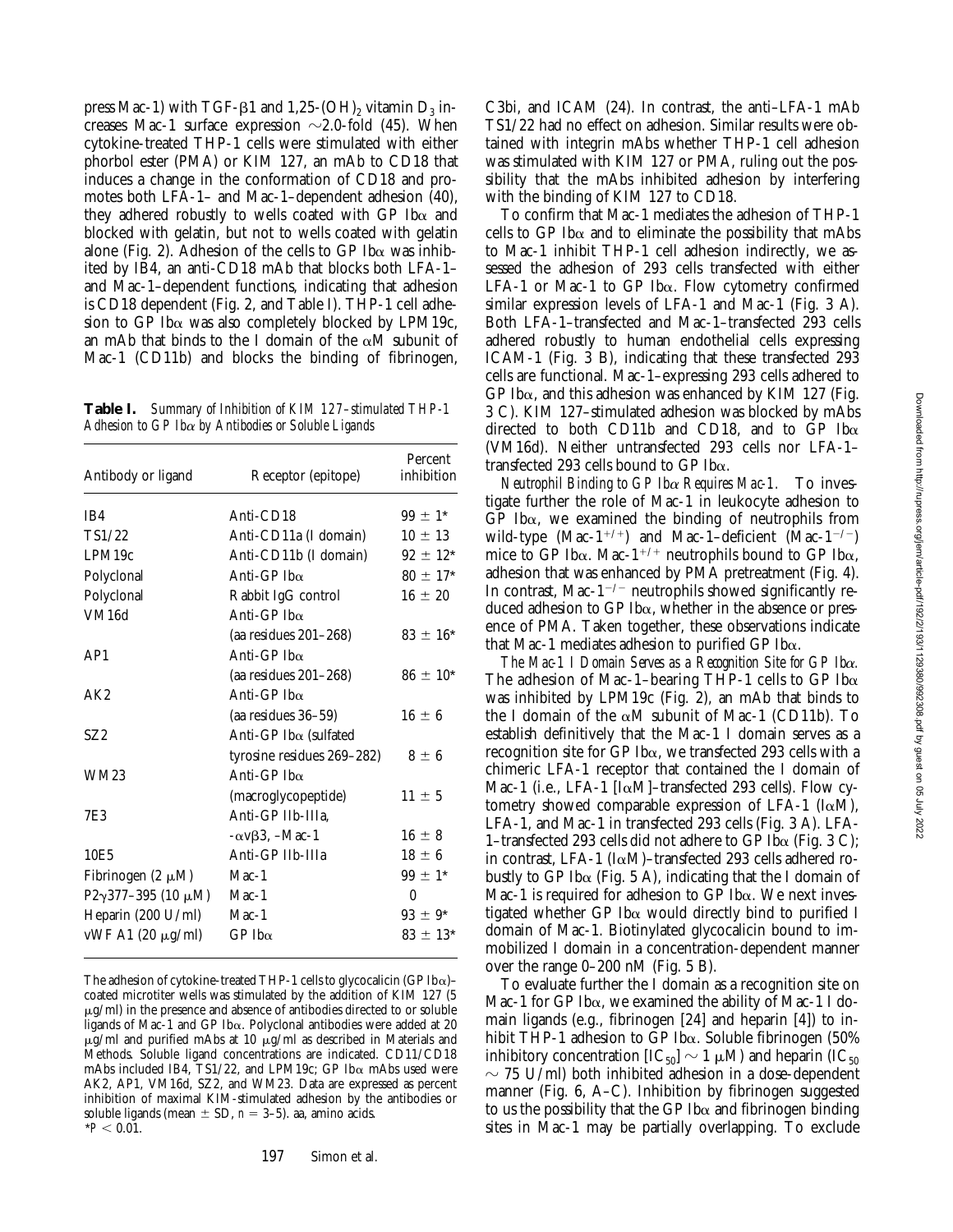

potential nonspecific steric hindrance of fibrinogen, we examined the effect of peptide P2, corresponding to amino acid residues 377-395 in the  $\gamma$  chain of fibrinogen, that binds to the I domain of Mac-1 and blocks fibrinogen



**Figure 4.** Neutrophil binding to GP Iba requires Mac-1. Thioglycollate-elicited neutrophils from wild-type  $(Mac-1^{+/+})$  or Mac-1–deficient (Mac-1 $^{-/-}$ ) mice were added to glycocalicin-coated and gelatin-blocked wells in the absence (black bars) and presence (white bars) of PMA (17 ng/ml). Adhesion was promoted by the addition of PMA (17 ng/ml). Adhesion was quantified by measuring the fluorescence of BCECF AM– loaded neutrophils. Triplicate determination (mean  $\pm$  SD) representative of three separate experiments.

198 GP Ib $\alpha$  Is a Counterreceptor for Mac-1

**Figure 3.** Mac-1 expression is required for adhesion to GP Iba. (A) Expression of CD11/CD18 integrin in 293 cells was confirmed by flow cytometry using the anti-CD18 mAb IB4. Equivalent expression of CD18 is observed in 293 cells transfected with human LFA-1, Mac-1, or a chimeric LFA-1 containing the I domain of Mac-1, designated LFA-1 ( $I\alpha M$ ). (B) Adhesion of untransfected 293 cells and 293 cells transfected with human Mac-1 or LFA-1 to human endothelial cells stimulated with TNF- $\alpha$ to express ICAM-1. Adhesion was promoted by the addition of the stimulating mAb KIM 127 (5  $\mu$ g/ml) and quantified by measuring the fluorescence of BCECF AM–loaded 293 cells; triplicate determination (mean  $\pm$  SD) representative of two separate experiments.  $(C)$  293 cells were added to glycocalicin-coated and gelatinblocked wells. Adhesion was promoted by the addition of KIM 127 (5  $\mu$ g/ml). After washing, adherent cells were stained with Giemsa. Triplicate determination representative of three separate experiments.

binding (IC<sub>50</sub>  $\sim$  1  $\mu$ M) (38). P2 had no effect on THP-1 adhesion to GP Ib $\alpha$ , suggesting that the GP Ib $\alpha$  and fibrinogen binding sites are probably distinct.

To evaluate the interaction between Mac-1 and GP Ib $\alpha$ more quantitatively and to confirm that Mac-1 did not recognize a binding site present solely on immobilized GP Ib $\alpha$ , we tested soluble GP Ib $\alpha$  for its ability to inhibit Mac-1-dependent THP-1 cell adhesion to immobilized GP Ib $\alpha$ (Fig. 6 B) or fibrinogen (Fig. 6 C). Soluble GP Ib $\alpha$  inhibited THP-1 adhesion to wells coated with either GP Ib $\alpha$  $(IC_{50} = 0.5 \mu M)$  or fibrinogen  $(IC_{50} = 0.25 \mu M)$ . Conversely, the vWf A1 domain (20  $\mu$ g/ml), a ligand for GP Iba, blocked binding of THP-1 cells to immobilized GP Ibα (percent inhibition = 83  $\pm$  13) (Table I).

*Identifying the Mac-1 Binding Site within GP Ib*a*.* We next turned our attention to identifying the Mac-1 interaction site within GP Ib $\alpha$  by assessing the effect of monoclonal and polyclonal antibodies to GP Ib $\alpha$  on Mac-1– dependent THP-1 cell adhesion to glycocalicin (Fig. 7, and Table I). Polyclonal anti–GP Iba, but not control rabbit IgG, significantly reduced THP-1 cell adhesion. VM16d and AP1, which map to the leucine-rich COOH-terminal flanking region of GP Ib $\alpha$  (amino acids 201–268), inhibited KIM 127–stimulated adhesion of THP-1 cells to GP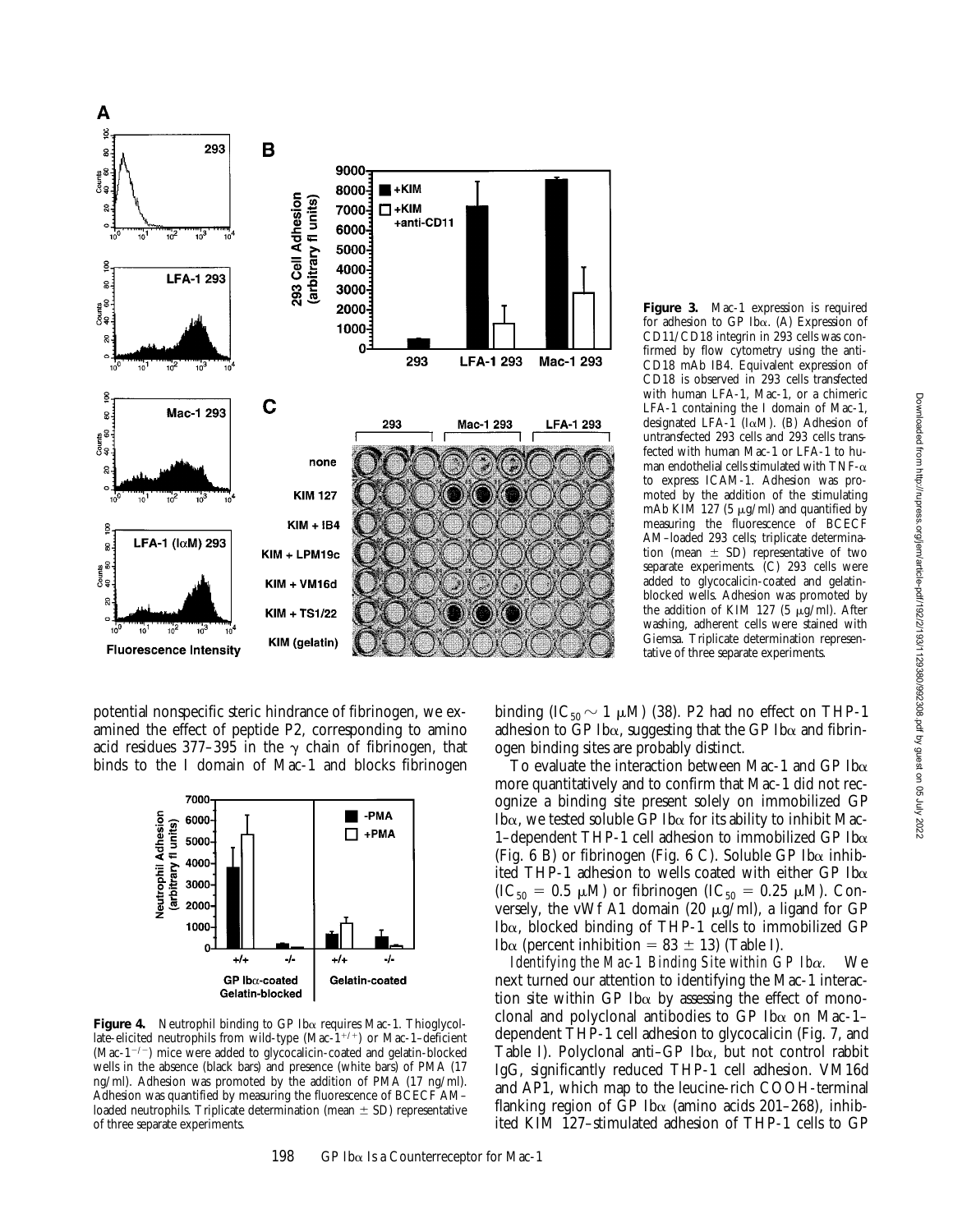

**Figure 5.** Mac-1 I domain serves as a recognition site for GP Ib $\alpha$ . (A) 293 cells transfected with human Mac-1, LFA-1, or a chimeric LFA-1 containing the I domain of Mac-1 (LFA-1  $[I\alpha M]$ ) were added to glycocalicin-coated and gelatin-blocked wells. Adhesion was promoted by the addition of the stimulating mAb KIM 127 (5  $\mu$ g/ml) and quantified by measuring the fluorescence of BCECF AM–loaded 293 cells. Triplicate determination (mean  $\pm$  SD) representative of three separate experiments. (B) Interaction of purified glycocalicin and Mac-1 I domain. Specific binding of biotinylated glycocalicin (0–200 nM) to purified I domain– coated and gelatin-blocked wells as described in Materials and Methods (B). Triplicate determination (mean  $\pm$  SD),  $n = 2$ .

Ib $\alpha$  (percent inhibition: VM16d = 83  $\pm$  16; AP1 = 86  $\pm$ 10). A similar inhibitory effect of these mAbs was noted when THP-1 cell adhesion to GP Ib $\alpha$  was stimulated by PMA (percent inhibition: VM16d =  $90 \pm 4$ ; AP1 =  $84 \pm 4$ 2). In contrast, neither AK2, directed to the first leucinerich repeat (amino acids 36–59), nor WM23, directed to the macroglycopeptide mucin core region of GP Iba, had any significant effect on THP-1 cell adhesion. An irrelevant mAb against GP IIb-IIIa (10E5) also had no significant effect on THP-1 cell adhesion.

Our observation that heparin inhibited Mac-1–dependent adhesion to GP Ib $\alpha$  led us to consider the possibility that the region within GP Ib $\alpha$  containing sulfated tyrosine residues (an anionic stretch between residues Asp269 and Asp289 which contains three sulfated tyrosines, Tyr276, Tyr278, and Tyr279) might be involved in the interaction with Mac-1. We tested this possibility by assessing the effect of SZ2, an anti-GP Ib $\alpha$  mAb that maps within the region containing the sulfated tyrosines and requires sulfation for its epitope. SZ2 did not affect THP-1 cell adhesion to GP Iba, suggesting that heparin likely inhibits adhesion by binding the Mac-1 I domain and interfering with GP Ib $\alpha$  binding rather than by directly mimicking a binding site on GP Ib $\alpha$  (4).



**Figure 6.** Mac-1–GP Iba binding and Mac-1 I domain ligands. Cytokine-treated THP-1 cells were added to (A) glycocalicin-coated or (B) fibrinogen (FGN)-coated wells. Adhesion was promoted by the addition of KIM 127 (5  $\mu$ g/ml) in the presence of increasing concentrations  $(0-2 \mu M)$  of soluble GP Ib $\alpha$  (O) or the soluble Mac-1 I domain ligand fibrinogen  $(\blacksquare)$ . (C) The adhesion of THP-1 cells to glycocalicin (GP Ib $\alpha$ )–coated wells in the presence of increasing concentrations of a second Mac-1 I domain ligand, heparin (0–100 U/ml), was also examined. Adhesion was quantified by measuring the fluorescence of BCECF AM–loaded cells and expressed relative to maximal adhesion stimulated with KIM 127. Mean  $\pm$  SD,  $n = 3$ .

*Glycocalicin Supports the Rolling and Firm Adhesion of THP-1 Cells under Flow.* To evaluate the potential for the GP Ib $\alpha$ –Mac-1 interaction to support the adhesion of blood cells under flow, we perfused THP-1 cells over coverslips coated with a glycocalicin matrix using a parallel-plate flow chamber system. The cells were either kept in their native state or treated with TGF- $\beta$ 1 and 1,25-(OH)<sub>2</sub> vitamin D<sub>3</sub> to increase Mac-1 expression. THP-1 cells were able to adhere to the glycocalicin, whether or not they were induced to differentiate, but did not adhere to control, BSA-coated coverslips (Fig. 8). However, undifferentiated cells that adhered to the glycocalicin exhibited mainly rolling behavior, whereas differentiated cells adhered more firmly. The antibodies LMP19c and VM16d both greatly decreased the number of attached cells, confirming the involvement of both Mac-1 and GP Ib $\alpha$ , respectively, in the adhesion of THP-1 cells under flow.

*Mac-1 and GP Ib*a *Facilitate the Interaction between Leukocytes and Platelets.* Finally, to establish that Mac-1 and GP Ib $\alpha$  facilitate the heterotypic interaction between leukocytes and platelets, we assayed the adhesion of wild-type and Mac-1–deficient neutrophils to platelets. Thioglycollate-elicited Mac- $1^{+/+}$  neutrophils bound to adherent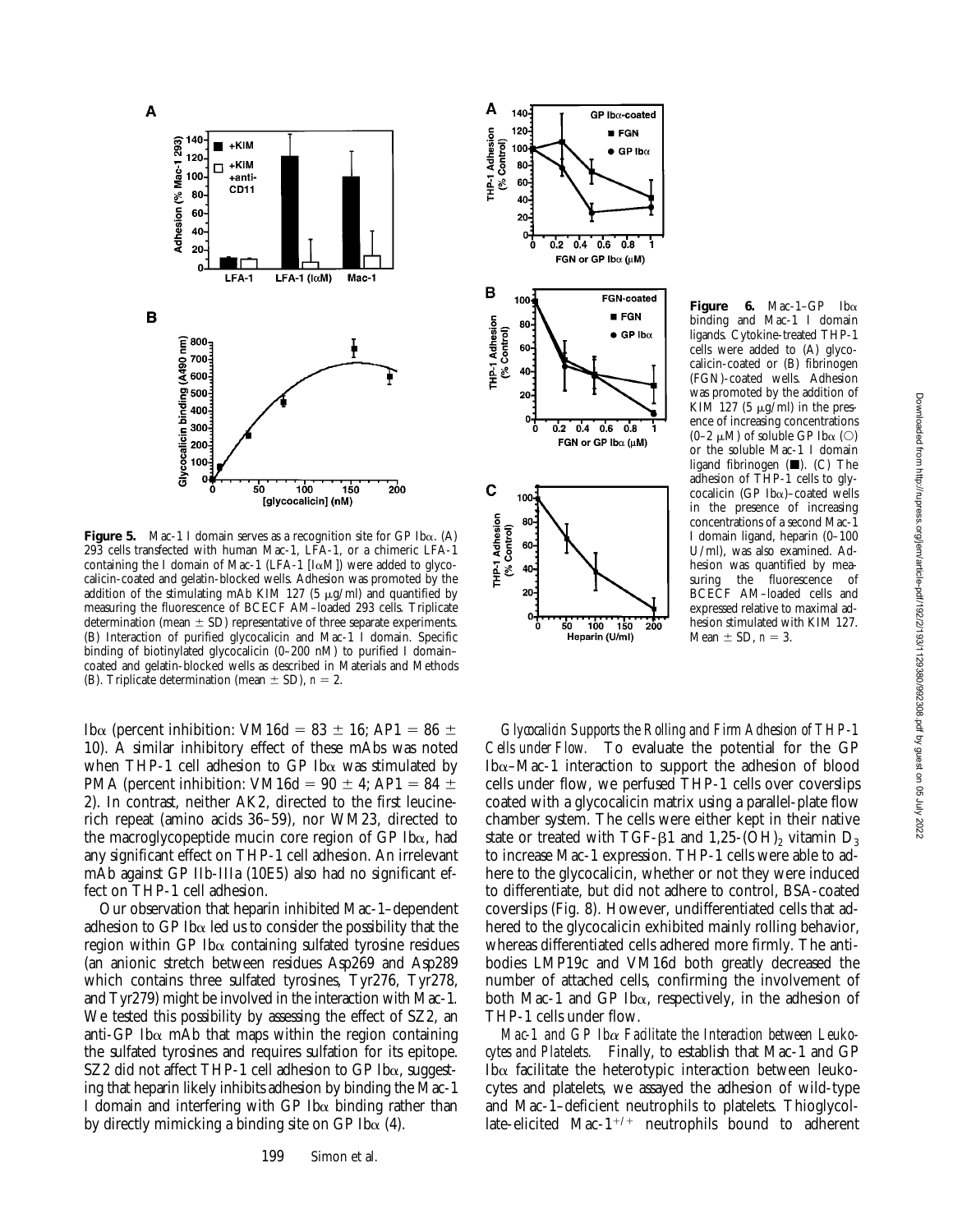

**Figure 7.** Epitope map of mAbs to GP Iba. Schematic representation of the extracellular domain of GP Ib $\alpha$ . The GP Ib $\alpha$  mAbs employed were: AK2, AP1, VM16d, SZ2, and WM23. AK2 binds within the first leucine-rich repeat (amino acid residues 36–58). AP1 and VM16d bind to the COOH-terminal flanking and leucine-rich repeat region (201–268). SZ2 maps to the sulfated tyrosine residues encompassing amino acids 268–282 (reference 41). WM23 binds within the macroglycopeptide region of GP Iba (reference 42).

platelets, and this adhesion was promoted by PMA (Fig. 9 A). In contrast, Mac- $1^{-/-}$  neutrophils demonstrated markedly reduced adhesion to platelets. Adhesion of Mac- $1^{+/+}$ neutrophils was also blocked by the rat anti–mouse Mac-1 mAb M1/70 (percent inhibition =  $95 \pm 5$ ) and the anti-GP Ib $\alpha$  mAb VM16d (percent inhibition = 55  $\pm$  10). Furthermore, Mac- $1^{+/+}$  leukocyte adhesion to platelets was

inhibited dose-dependently by soluble glycocalicin (percent inhibition =  $72 \pm 18$ ) and by pretreatment of adherent platelets with the snake venom metalloprotease, mocarhagin (percent inhibition = 89  $\pm$  8), which cleaves GP Ib $\alpha$ at peptide bond 282–283 as the only detectable proteolytic event on the platelet surface (35) (Fig. 9 B). Taken together, these observations indicate that neutrophil adhesion to platelets is primarily mediated by Mac-1 and GP Ib $\alpha$ .

Finally, to provide additional evidence supporting a role for  $GP$  Ib $\alpha$  in platelet binding to leukocytes, we assessed the presence of leukocyte–platelet aggregates in whole blood obtained from a normal volunteer or a patient with BSS. We have previously shown that spontaneous or agonist-induced leukocyte–platelet aggregate formation require an interaction between P-selectin glycoprotein ligand 1 (PSGL-1) and P-selectin that is strengthened by integrins (19). Leukocyte–platelet aggregates were decreased in the circulation of a patient with BSS compared with a normal control (2 vs. 7% platelet-positive neutrophils; Fig. 10). Moreover, these leukocyte–platelet aggregates were less likely to form in the BSS patient after agonist stimulation with either 0.5  $\mu$ M ADP (4 vs. 21% platelet-positive neutrophils) or 5  $\mu$ M TRAP (13 vs. 86% platelet-positive neutrophils). Mac-1 dependence in leukocyte–platelet aggregate formation in this assay was confirmed by the fact that the anti–Mac-1 mAb LPM19c completely inhibited agonist-induced platelet–neutrophil complex formation.

## **Discussion**

In this study, we have identified a direct interaction between the leukocyte integrin Mac-1 and platelet GP Ib $\alpha$ . The following evidence was obtained for this interaction: (a) mAbs to both Mac-1 and GP Ib $\alpha$  inhibited THP-1 cell



Figure 8. Adhesion of THP-1 cells to glycocalicin under flow. (A) Video images of THP-1 cells rolling on or firmly adherent to immobilized glycocalicin at a wall shear stress of 2 dyn/cm<sup>2</sup> in a parallel-plate flow chamber. Images were created using a digital image processing system to snap frames of previously recorded experiments. The cells were either untreated (Undifferentiated) or induced to differentiate with TGF- $\beta$ 1 and 1,25-(OH)<sub>2</sub> vitamin D<sub>3</sub> then injected into the chamber and allowed to settle on the matrix for 1 min. The chamber was then perfused with buffer at a velocity calculated to generate the desired shear stress. Images were created by overlapping 30 frames taken over 1 s. The effect of mAbs VM16d (anti-GP Iba) and LMP19c (anti-CD11b) were assessed by preincubating, respectively, either the coverslip or the cells with saturating concentrations of antibody. BSA-coated coverslips were used as a control matrix. (B) Quantitation of rolling and firmly adherent cells from experiments such as those represented in A (mean  $\pm$  SEM,  $n = 4$ ).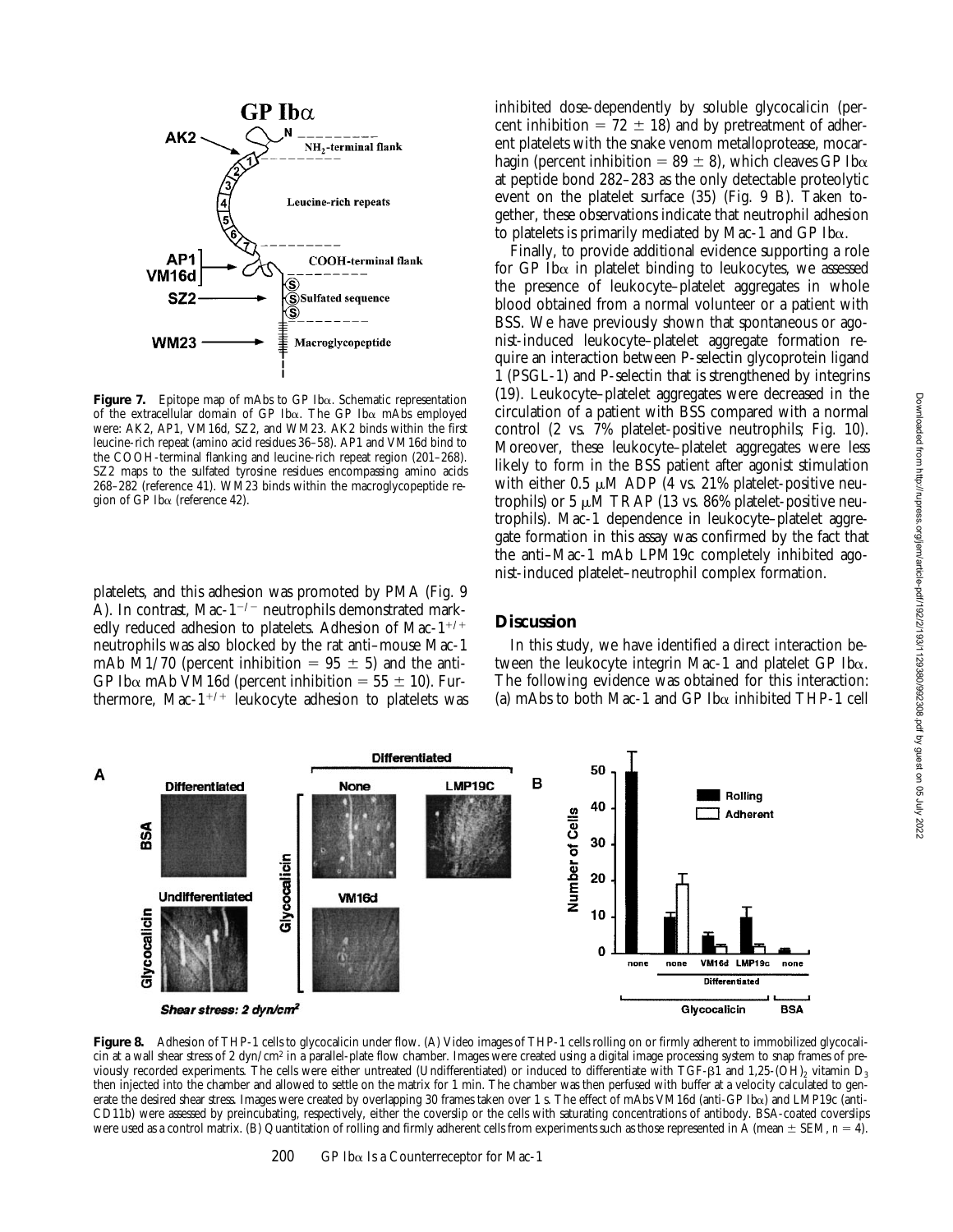

**Figure 9.** Neutrophil binding to platelets requires Mac-1 and GP Iba. (A) Thioglycollate-elicited neutrophils from wild-type (Mac- $1^{+/+}$ , black bars) or Mac-1–deficient (Mac-1<sup>-/-</sup>, white bars) mice were added to surface-adherent platelets. Adhesion was promoted by the addition of PMA (17 ng/ml). The contribution of Mac-1 or GP Ib $\alpha$  to wild-type neutrophil adhesion to platelets was assayed by the addition of the rat anti– mouse CD11b mAb, M1/70 (10  $\mu$ g/ml), or the anti-GP Ib $\alpha$  mAb, VM16d (10  $\mu$ g/ml), respectively. (B) The effect of soluble glycocalicin  $(0-20 \mu g/ml)$  and the snake venom metalloprotease, mocarhagin, which cleaves  $\overline{GP}$  Ib $\alpha$  at peptide bond 282–283, on neutrophil adhesion was also examined. Adhesion was quantified by measuring the fluorescence of BCECF AM-loaded neutrophils. Triplicate determination (mean  $\pm$  SD) representative of three separate experiments.

adhesion to purified GP Ib $\alpha$ ; (b) 293 cells that express Mac-1, but not LFA-1, bound strongly to GP Ib $\alpha$ , and this adhesion was inhibited specifically by mAbs; (c) wild-type, but not Mac-1–deficient, neutrophils adhered to platelets and to purified GP Ib $\alpha$ ; (d) neutrophil adhesion to platelets was inhibited by mAbs to Mac-1 and GP Ib $\alpha$  and by pretreatment of the platelets with the snake venom metalloprotease, mocarhagin, whose major platelet substrate is GP



**Figure 10.** Absence of GP Ib $\alpha$ reduces neutrophil–platelet aggregates in whole blood. Leukocyte–platelet aggregates in peripheral blood obtained from a normal volunteer (black bars) or a patient with BSS (white bars) were measured by two-color flow cytometry as described in Materials and Methods. Formation of leukocyte–platelet aggregates was

stimulated by incubating blood with ADP  $(0.5 \mu \dot{M})$  or TRAP (5  $\mu$ M). Data shown are mean values of duplicate determinations.

Ib $\alpha$  (35); and (e) basal and agonist-stimulated leukocyteplatelet aggregates were decreased in whole blood of a patient with BSS compared with a normal control.

By virtue of binding diverse ligands including, among others, fibrin(ogen) (55, 56), ICAM-1 (57), factor X (58), C3bi (55), high molecular weight kininogen (59), and heparin (4), Mac-1 regulates important leukocyte functions including adhesion, migration, coagulation, proteolysis, phagocytosis, oxidative burst, and signaling (49, 60–62). However, these ligands do not account for all of Mac-1's adhesive interactions. Although previous studies have shown that Mac-1, the primary fibrin(ogen) receptor on leukocytes, directly facilitates the recruitment of leukocytes at sites of platelet and fibrin deposition (12–14), the precise platelet counterreceptor was unidentified.

I or A domains are regions of  $\sim$ 200 amino acids that are present in 1 or more copies in many proteins involved in cell–cell, cell–matrix, and matrix–matrix interactions (25, 31). This superfamily motif is present in integrin  $\alpha$  subunits, including CD11a, CD11b, CD11c, CD11d, CD49a, CD49b, and  $\alpha$ E (25), the complement proteins Factors B and C2 (63, 64), collagens (65, 66), and vWf (29). For CD11b, experimental evidence supports the notion that the I domain is responsible for the binding of all Mac-1 ligands except for factor  $X$  (24, 67). vWf has three similar domains, in this case termed A domains. The first and third of these, A1 and A3, mediate binding to GP Ib $\alpha$  and collagen, respectively (68). High-resolution crystal structures of the CD11b I domain and the vWf A1 domain show that both of these domains adopt a classic  $\alpha/\beta$  "Rossman" fold (25, 69). The Mac-1 I domain also contains a metal ion– dependent adhesion site (MIDAS) for binding protein ligands, a motif, however, not present in the vWf A1 domain due to the presence of an arginine and an alanine instead of a serine and an aspartate, respectively, at two of the critical amino acids forming the MIDAS motif. The observation that mutations of the  $\alpha$ M I domain that correspond to gain-of-function mutations of the vWf A1 domain also alter the binding activity of Mac-1 (48) supports the notion that Mac-1 and vWf may be functionally similar with respect to GP Ib-IX-V binding.

The binding of GP Ib $\alpha$  to vWf and Mac-1 has several similarities and some interesting differences. First, as expected, the binding involves the homologous I or A domains. In addition, in both cases binding requires a conformational change of the A or I domain, in the case of vWf requiring ristocetin, botrocetin, or shear stress, and in the case of Mac-1 requiring activation of the integrin to its ligand-competent form. Distinguishing the two interactions is the distinct pattern of inhibition by GP Ib $\alpha$  antibodies. AK2, for example, is a potent inhibitor of vWf binding to GP Ib $\alpha$ , whether induced by ristocetin, botrocetin, or shear stress. This antibody failed to inhibit the interaction of Mac-1 with GP Iba. VM16d, on the other hand, does not inhibit vWf binding to GP Iba, except as induced by botrocetin, but is a potent inhibitor of Mac-1 binding. However, the sites are not completely distinct, as indicated by the observation that the isolated vWf A1 do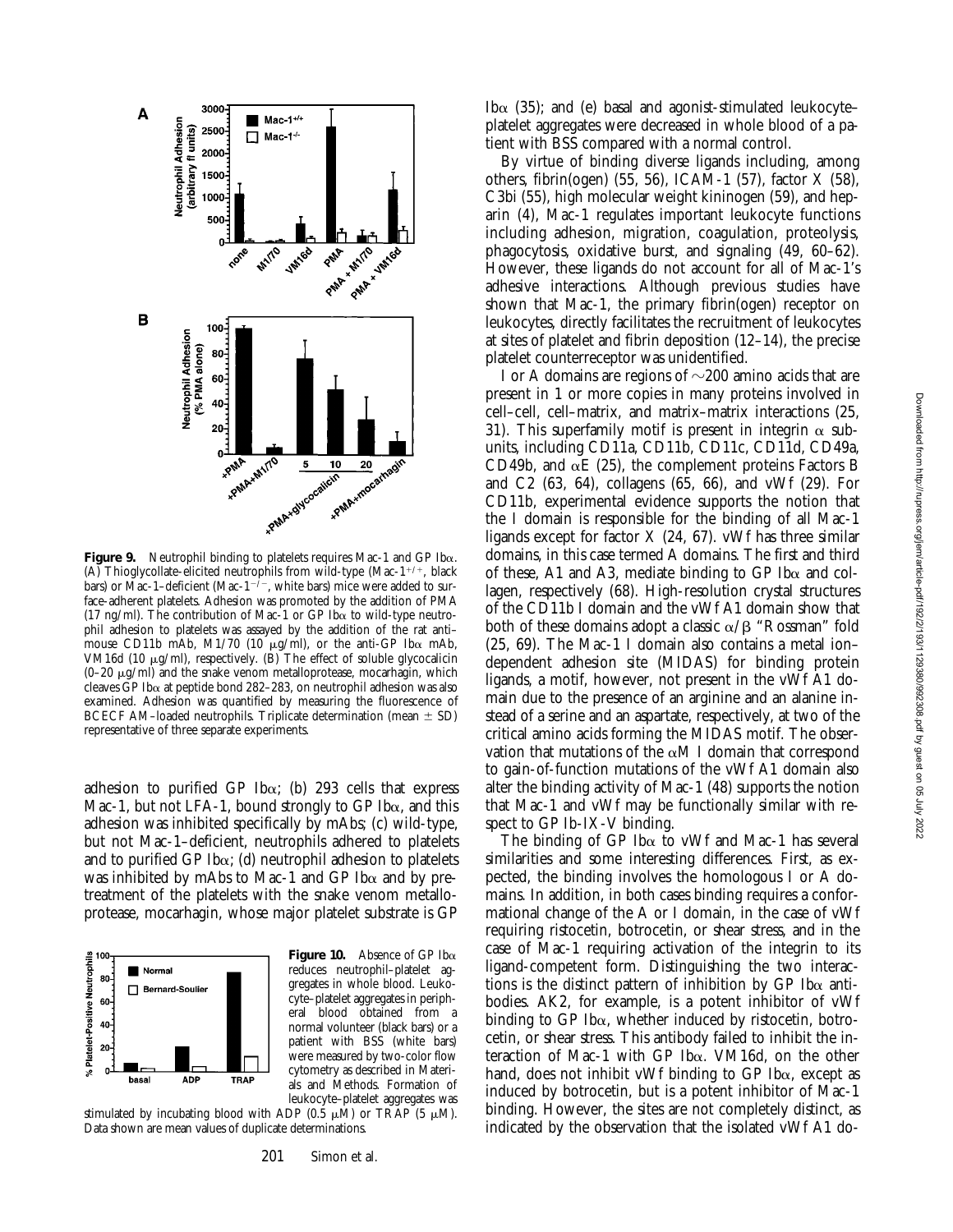main blocks the interaction of Mac-1–expressing cells with GP Ib $\alpha$  and by the ability of the mAb AP1, which also blocks ristocetin- and botrocetin-induced vWf binding, to inhibit the interaction.

The identification of the interaction between GP Ib $\alpha$ and Mac-1 provides a tantalizing lead into the nature of leukocyte–platelet adhesion, helping to clarify the sequential adhesion model of neutrophil attachment to surfaceadherent platelets proposed by Diacovo et al. (12). Nevertheless, our data do not rule out the possibility of additional platelet surface receptors for Mac-1. Other potential Mac-1 ligands present on the platelet membrane include fibrinogen (bound to GP IIb-IIIa) (55, 56), ICAM-2 (70), high molecular weight kininogen (59), and glycosaminoglycans (4). A leukocyte–platelet interaction mediated by fibrinogen bridging between Mac-1 and GP IIb-IIIa has been discounted by Ostrovsky et al. (22), who found that neither RGDS peptides nor the replacement of normal platelets with thrombasthenic platelets (i.e., lacking GP IIb-IIIa) affected the accumulation of the leukocytes on platelets, and recently by Furman et al. (71), who found that GP IIb-IIIa antagonists and RGDS peptides did not reduce leukocyte– platelet aggregate formation in whole blood.

Other interactions contributing to Mac-1–independent leukocyte–platelet complex formation include thrombospondin bridging between GP IV receptors on platelets and monocytes (72), and P-selectin on activated platelets binding with leukocyte PSGL-1 (73, 74). Nevertheless, under the experimental conditions employed in the present study, which assayed the adhesion of activated neutrophils (i.e., thioglycollate-elicited peritoneal neutrophils) to surfaceadherent platelets after vigorous washing, the predominant interaction between neutrophils and platelets appeared to be between Mac-1 and GP Ib $\alpha$ .

These present observations also suggest a possible target for therapeutic intervention. In particular, the distinct difference in the inhibitory patterns of GP Ib $\alpha$  antibodies suggests that it might be possible to prevent leukocyte attachment to platelets by targeting  $GP$  Ib $\alpha$  without inhibiting platelet adhesion to the vessel wall. Our recent observations have identified Mac-1 as a molecular determinant of neointimal thickening after experimental arterial injury that produces endothelial denudation and platelet and/or fibrin deposition. We found that antibody-mediated blockade (7) or selective absence (75) of Mac-1 impaired transplatelet leukocyte migration into the vessel wall, diminishing medial leukocyte accumulation and neointimal thickening after experimental angioplasty or endovascular stent implantation. Therefore, future studies aimed at identifying the precise binding site(s) responsible for Mac-1–GP Ib $\alpha$  binding might provide a molecular strategy for disrupting leukocyte–platelet complexes that promote vascular inflammation in thrombosis, atherosclerosis, and angioplasty-related restenosis.

The authors would like to thank Paula McColgan for manuscript preparation.

This work was supported in part by grants from the National Institutes of Health (HL57506 to D.I. Simon and HL54218 to J.A. López), from the American Heart Association (96002750 and 96012670 to J.A. López), and from the National Health and Medical Research Council of Australia. J.A. López is an Established Investigator of the American Heart Association.

*Submitted: 22 December 1999 Revised: 28 April 2000 Accepted: 2 May 2000*

## **References**

- 1. Springer, T.A. 1994. Traffic signals for lymphocyte recirculation and leukocyte emigration: a multistep paradigm. *Cell*. 76:301–314.
- 2. Smith, C.W., S.D. Marlin, R. Rothlein, C. Toman, and D.C. Anderson. 1989. Cooperative interactions of LFA-1 and Mac-1 with intercellular adhesion molecule-1 in facilitating adherence and transendothelial migration of human neutrophils in vitro. *J. Clin. Invest*. 83:2008–2017.
- 3. Languino, L.R., A. Duperray, K.J. Joganic, M. Fornaro, G.B. Thornton, and D.C. Altieri. 1995. Regulation of leukocyteendothelial interactions and leukocyte transendothelial migration by intercellular adhesion molecule 1-fibrinogen recognition. *Proc. Natl. Acad. Sci. USA*. 92:7734–7738.
- 4. Diamond, M.S., R. Alon, C.A. Parkos, M.T. Quinn, and T.A. Springer. 1995. Heparin is an adhesive ligand for the leukocyte integrin Mac-1 (CD11b/CD18). *J. Cell Biol*. 130: 1473–1482.
- 5. Marcus, A.J. 1994. Thrombosis and inflammation as multicellular processes: significance of cell-cell interactions. *Semin. Hematol*. 31:261–269.
- 6. Ross, R. 1999. Mechanisms of disease: atherosclerosis—an inflammatory disease. *N. Engl. J. Med*. 340:115–126.
- 7. Rogers, C., E.R. Edelman, and D.I. Simon. 1998. A monoclonal antibody to the  $\beta$ 2-leukocyte integrin Mac-1 (CD11b/ CD18) reduces intimal thickening after angioplasty or stent implantation in rabbits. *Proc. Natl. Acad. Sci. USA*. 95:10134– 10139.
- 8. Rinder, C.S., J.L. Bonan, H.M. Rinder, J. Matthew, R. Hines, and B.R. Smith. 1992. Cardiopulmonary bypass induces leukocyte-platelet adhesion. *Blood*. 79:1201–1205.
- 9. Larsen, E., A. Celi, G.E. Gilbert, B.C. Furie, J.K. Erban, R. Bonfanti, D.D. Wagner, and B. Furie. 1989. PADGEM protein: a receptor that mediates the interaction of activated platelets with neutrophils and monocytes. *Cell*. 59:305–312.
- 10. Hamburger, S.A., and R.P. McEver. 1990. GMP-140 mediates adhesion of stimulated platelets to neutrophils. *Blood*. 75: 550–554.
- 11. Yeo, E.L., J.-A.I. Sheppard, and I.A. Feuerstein. 1994. Role of P-selectin and leukocyte activation in polymorphonuclear cell adhesion to surface adherent activated platelets under physiologic shear conditions (an injured vessel wall model). *Blood*. 83:2498–2507.
- 12. Diacovo, T.G., S.J. Roth, J.M. Buccola, D.F. Bainton, and T.A. Springer. 1996. Neutrophil rolling, arrest, and transmigration across activated, surface-adherent platelets via sequential action of P-selectin and the beta 2-integrin CD11b/ CD18. *Blood*. 88:146–157.
- 13. Evangelista, V., S. Manarini, S. Rontondo, N. Martelli, R. Polischuk, J.L. McGregor, G. de Gaetano, and C. Cerletti. 1996. Platelet/polymorphonuclear leukocyte interaction in dynamic conditions: evidence of adhesion cascade and cross talk between P-selectin and the  $\beta$ 2 integrin CD11b/CD18.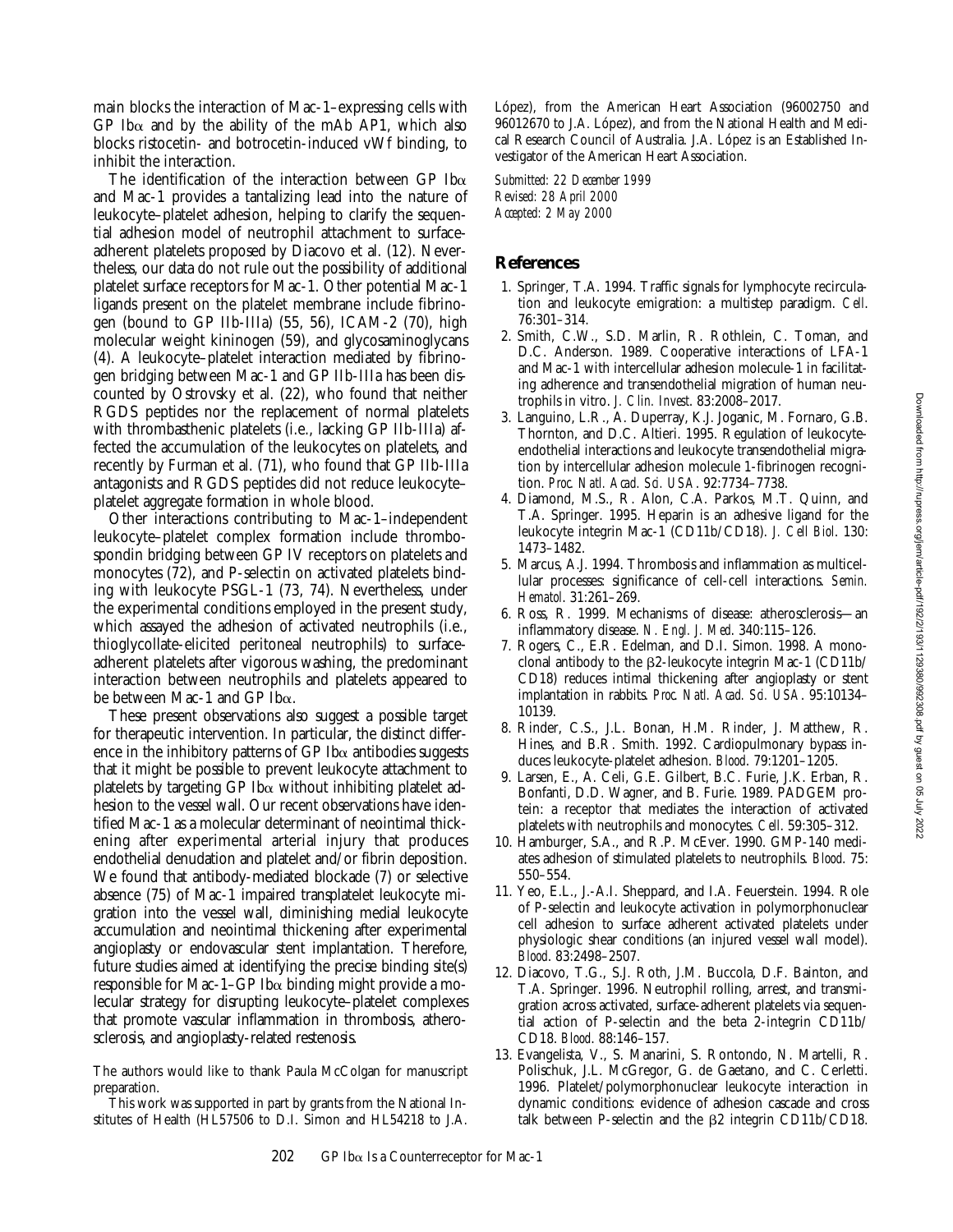- 14. Kuijper, P.H.M., H.I. Gallardo Torres, J.-W.J. Lammers, J.J. Sixma, L. Koenderman, and J.J. Zwaginga. 1997. Platelet and fibrin deposition at the damaged vessel wall: cooperative substrates for neutrophil adhesion under flow conditions. *Blood*. 89:166–175.
- 15. McEver, R.P., and R.D. Cummings. 1997. Role of PSGL-1 binding to selectins in leukocyte recruitment. *J. Clin. Invest*. 100:S97–S103.
- 16. Ott, I., F.-J. Neumann, M. Gawaz, M. Schmitt, and A. Schomig. 1996. Increased neutrophil-platelet adhesion in patients with unstable angina. *Circulation*. 94:1239–1246.
- 17. Weyrich, A.S., T.M. McIntyre, R.P. McEver, S.M. Prescott, and G.A. Zimmerman. 1995. Monocyte tethering by P-selectin regulates monocyte chemotactic protein-1 and tumor necrosis factor-a secretion. *J. Clin. Invest*. 95:2297–2303.
- 18. Weyrich, A.S., M.R. Elstad, R.P. McEver, T.M. McIntyre, K.L. Moore, J.H. Morrissey, S.M. Prescott, and G.A. Zimmerman. 1996. Activated platelets signal chemokine synthesis by human monocytes. *J. Clin. Invest*. 97:1525–1534.
- 19. Furman, M.I., S.E. Benoit, M.R. Barnard, C.R. Valeri, M.L. Borbone, R.C. Becker, H.B. Hechtman, and A.D. Michelson. 1998. Increased platelet reactivity and circulating monocyte-platelet aggregates in patients with stable coronary artery disease. *J. Am. Coll. Cardiol*. 31:352–358.
- 20. Diacovo, T.G., A.R. de Fougerolles, D.F. Bainton, and T.A. Springer. 1994. A functional integrin ligand on the surface of platelets: intercellular adhesion molecule-2. *J. Clin. Invest*. 94: 1243–1251.
- 21. Weber, C., and T.A. Springer. 1997. Neutrophil accumulation on activated, surface-adherent platelets in flow is mediated by interaction of Mac-1 with fibrinogen bound to aIIbb3 and stimulated by platelet-activating factor. *J. Clin. Invest*. 100:2085–2093.
- 22. Ostrovsky, L., A.J. King, S. Bond, D. Mitchell, D.E. Lorant, G.A. Zimmerman, R. Larsen, X.F. Niu, and P. Kubes. 1998. A juxtacrine mechanism for neutrophil adhesion on platelets involves platelet-activating factor and a selectin-dependent activation process. *Blood*. 91:3028–3036.
- 23. Diamond, M.S., and T.A. Springer. 1994. The dynamic regulation of integrin adhesiveness. *Curr. Biol*. 4:506–517.
- 24. Diamond, M., J. Garcia-Aguiliar, J. Bickford, A. Corbi, and T. Springer. 1993. The I domain is a major recognition site on the leukocyte integrin Mac-1 (CD11b/CD18) for four distinct ligands. *J. Cell Biol*. 120:1031–1043.
- 25. Lee, J.O., P. Rieu, M.A. Arnaout, and R. Liddington. 1995. Crystal structure of the A domain from the alpha subunit of integrin CR3 (CD11b/CD18). *Cell*. 80:631–638.
- 26. Qu, A., and D.J. Leahy. 1995. Crystal structure of the I-domain from the CD11a/CD18 (LFA-1, alpha L beta 2) integrin. *Proc. Natl. Acad. Sci. USA*. 92:10277–10281.
- 27. Lee, J.O., L.A. Bankston, M.A. Arnaout, and R.C. Liddington. 1995. Two conformations of the integrin A-domain (Idomain): a pathway for activation? *Structure*. 3:1333–1340.
- 28. Li, R., P. Rieu, D.L. Griffith, D. Scott, and M.A. Arnaout. 1998. Two functional states of the CD11b A-domain: correlations with key features of two  $Mn^{2+}$ -complexed crystal structures. *J. Cell Biol*. 143:1523–1534.
- 29. Sadler, J.E., B.B. Shelton-Inloes, J.M. Sorace, J.M. Harlan, K. Titanti, and E.W. Davie. 1985. Cloning and characterization of two cDNAs coding for human von Willebrand factor. *Proc. Natl. Acad. Sci. USA*. 82:6394–6398.
- 30. Larson, R.S., A.L. Corbi, L. Berman, and T.A. Springer.

1989. Primary structure of the leukocyte function-associated molecule-1 alpha subunit: an integrin with an embedded domain defining a protein superfamily. *J. Cell Biol*. 108:703– 712.

- 31. Colombatti, A., and P. Bonaldo. 1991. The superfamily of proteins with von Willebrand factor type A-like domains: one theme common to components of extracellular matrix, hemostasis, cellular adhesion, and defense mechanisms. *Blood*. 77:2305–2315.
- 32. Ruggeri, Z.M., J.A. Dent, and E. Saldivar. 1999. Contribution of distinct adhesive interactions to platelet aggregation in flowing blood. *Blood*. 94:172–178.
- 33. Andrews, R.K., Y. Shen, E.E. Gardiner, J. Dong, J.A. Lopez, and M.C. Berndt. 1999. The glycoprotein Ib-IX-V complex in platelet adhesion and signaling. *Thromb. Haemost*. 82:357– 364.
- 34. Lopez, J.A., and J.F. Dong. 1997. Structure and function of the glycoprotein Ib-Ix-V complex. *Curr. Opin. Hematol*. 4:323–329.
- 35. Ward, C.M., R.K. Andrews, A.I. Smith, and M.C. Berndt. 1996. Mocarhagin, a novel cobra venom metalloproteinase, cleaves the platelet von Willebrand factor receptor glycoprotein Iba. Identification of the sulfated tyrosine/anionic sequence Tyr-276-Glu-282 of glycoprotein Ib $\alpha$  as a binding site for von Willebrand factor and  $\alpha$ -thrombin. *Biochemistry*. 35:4929–4938.
- 36. Canfield, V.A., J. Ozols, D. Nugent, and G.J. Roth. 1987. Isolation and characterization of the alpha and beta chains of human platelet glycoprotein Ib. *Biochem. Biophys. Res. Commun*. 147:526–534.
- 37. Andrews, R.K., J.J. Gorman, W.J. Booth, G.L. Corino, P.A. Castaldi, and M.C. Berndt. 1989. Cross-linking of a monomeric 39/34-kDa dispase fragment of von Willebrand factor (Leu-480/Val-481-Gly-718) to the N-terminal region of the  $\alpha$ -chain of membrane glycoprotein Ib on intact platelets with bis(sulfosuccinimidyl) suberate. *Biochemistry*. 28:8326–8336.
- 38. Ugarova, T.P., D.A. Solovjov, L. Zhang, D.I. Loukinov, V.C. Yee, L.V. Medved, and E.F. Plow. 1998. Identification of a novel recognition sequence for integrin  $\alpha\beta$  within the ab chain of fibrinogen. *J. Biol. Chem*. 273:22519–22527.
- 39. Ault, K.A., and T.A. Springer. 1981. Cross-reaction of a ratanti-mouse phagocyte-specific monoclonal antibody (anti-Mac-1) with human monocytes and natural killer cells. *J. Immunol*. 120:359–364.
- 40. Robinson, M.K., D. Andrew, H. Rosen, D. Brown, S. Ortlepp, P. Stephens, and E.C. Butcher. 1982. Antibody directed against the Leu-CAM beta-chain (CD18) promotes both LFA-1- and CR3-dependent adhesion events. *J. Immunol*. 148:1080–1085.
- 41. Shen, Y., G. Romo, J.-F. Dong, A. Schade, L.V. McIntire, D. Kenny, J.C. Whisstock, M.C. Berndt, J.A. Lopez, and R.K. Andrews. 2000. Requirement of leucine-rich repeats of glycoprotein (GP) Ib $\alpha$  for shear-dependent and static binding of von Willebrand factor to the platelet membrane GP Ib-IX-V complex. *Blood*. 95:903–910.
- 42. Berndt, M.C., X. Du, and W.J. Booth. 1988. Ristocetindependent reconstitution of binding of von Willebrand factor to purified human platelet membrane glycoprotein Ib-IX complex. *Biochemistry*. 27:633–640.
- 43. Cramer, E.M., H. Lu, J.P. Caen, C. Soria, M.C. Berndt, and D. Tenza. 1991. Differential redistribution of platelet glycoproteins Ib and IIb-IIIa after plasmin stimulation. *Blood*. 77: 694–699.